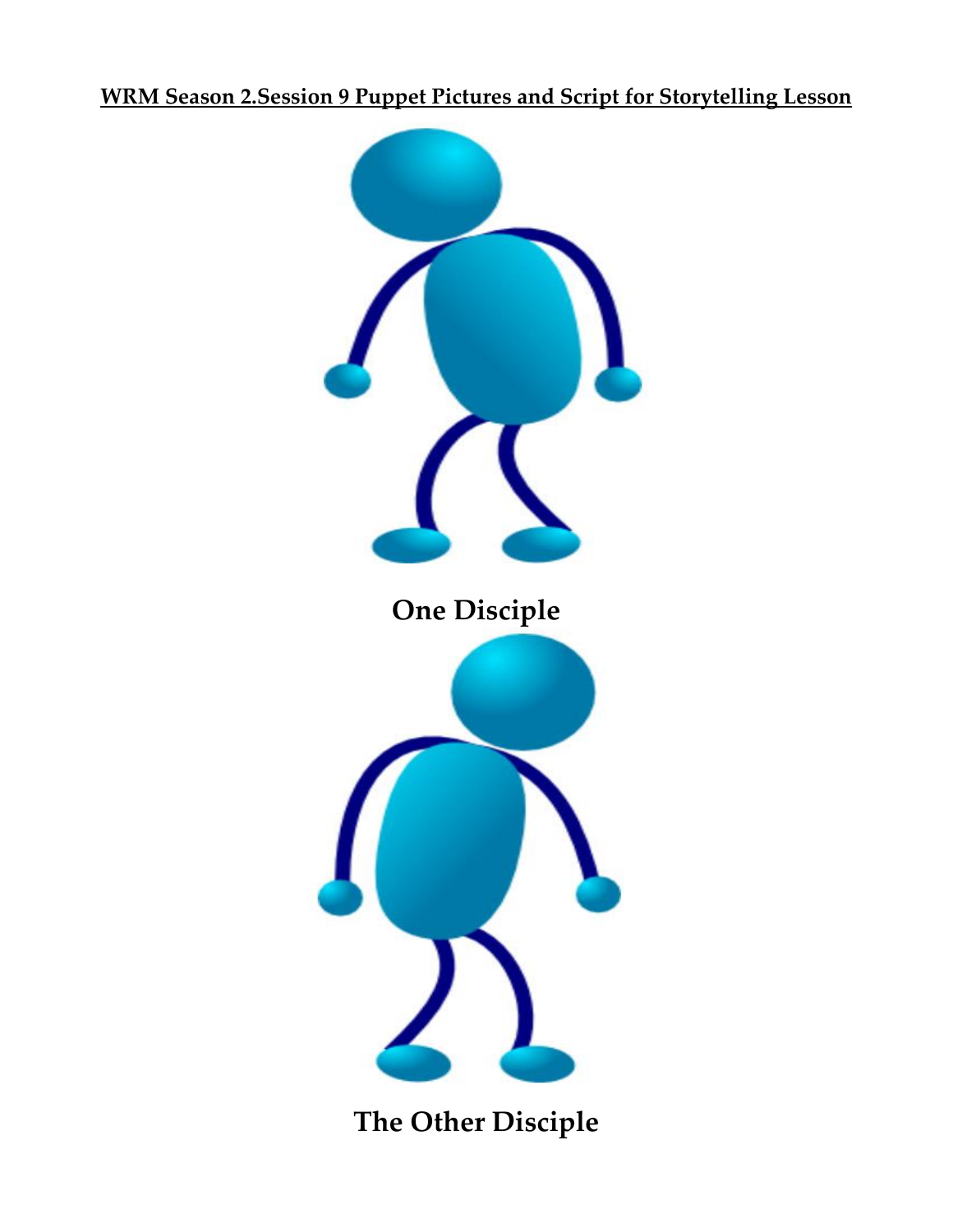

**Home**



**The Path**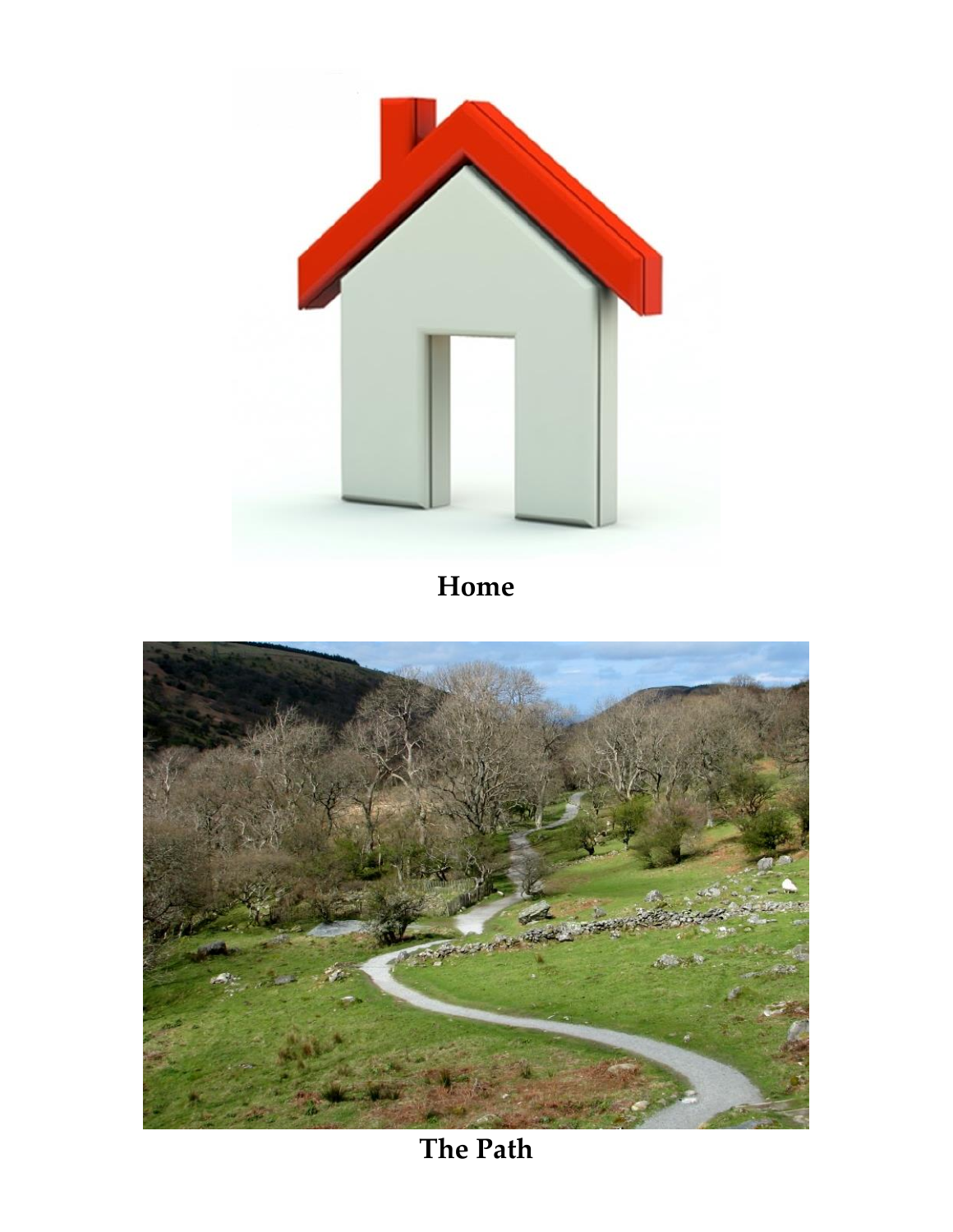

 **Jesus!**